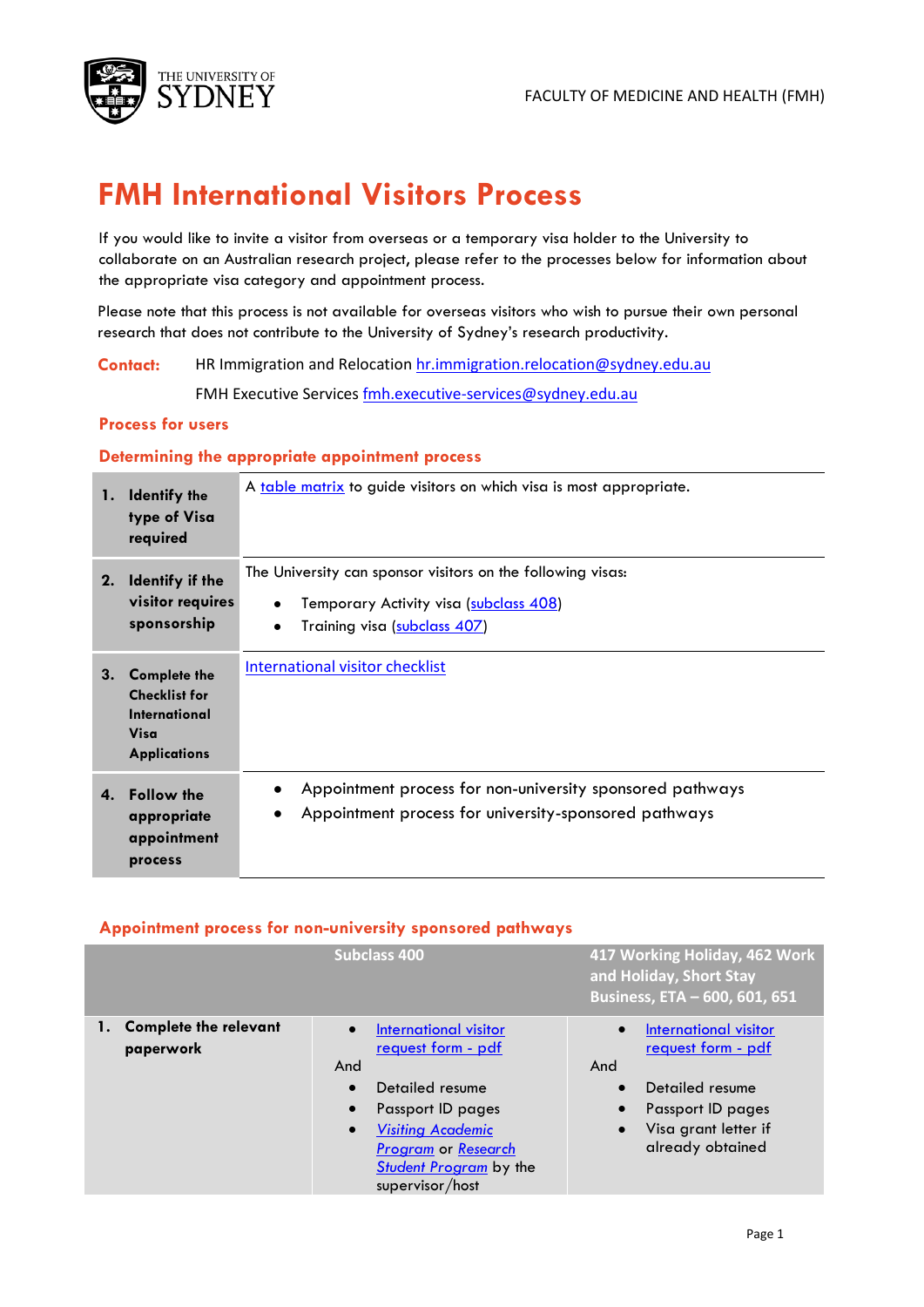| 2. | Send the documentation<br>to HR Service Centre<br>with the appropriate<br>lead time                  | 4 weeks before appointment<br>commencement                                                                           | 2 weeks before appointment<br>commencement                                                                                                            |
|----|------------------------------------------------------------------------------------------------------|----------------------------------------------------------------------------------------------------------------------|-------------------------------------------------------------------------------------------------------------------------------------------------------|
|    | 3. Wait for HR to issue<br>invitation letter and next<br>steps                                       | HR Service Centre will issue an<br>invitation letter and instructions<br>on how to apply for the<br>appropriate visa | HR Service Centre will send the<br>invitation letter to the visitor.                                                                                  |
| 4. | Apply for your visa                                                                                  | Follow the guidelines outlined in<br>the email you received from HR                                                  | Seek guidance from HR Service<br>Centre if required.                                                                                                  |
| 5. | <b>Forward the signed</b><br>acceptance page and<br>visa grant letter to HR<br><b>Service Centre</b> |                                                                                                                      |                                                                                                                                                       |
|    | 6. Wait for HR to issue an<br>affiliate ID                                                           | The affiliate ID is usually issued within a week of receiving the<br>documentation in step 5.                        |                                                                                                                                                       |
| 7. | <b>Apply for Access</b>                                                                              | Unikey: Contact ICT (02 9351 2000) and quote your affiliate ID<br>number (please allow 24 hours)                     |                                                                                                                                                       |
|    |                                                                                                      | Affiliate Card: Apply online or visit the Campus Card Centre. Ensure<br>ID number.                                   | that you have a copy of your signed letter of affiliation, photographic<br>proof of identification (driver's license or passport), and your affiliate |
|    |                                                                                                      | <b>Building Access: Request building access by completing the Security</b><br><b>Access request form</b>             |                                                                                                                                                       |

## **Appointment process for university-sponsored pathways**

|    |                                                                                              | Subclass 408 (Research)*                                                                                                                                                                                                                               | Subclass 407 (Training Visa)*                                                                                                                                                                                                            |
|----|----------------------------------------------------------------------------------------------|--------------------------------------------------------------------------------------------------------------------------------------------------------------------------------------------------------------------------------------------------------|------------------------------------------------------------------------------------------------------------------------------------------------------------------------------------------------------------------------------------------|
| 1. | <b>Complete the relevant</b><br>paperwork                                                    | International visitor request<br><u>form - pdf</u><br>And<br>Detailed resume<br>$\bullet$<br>Passport ID pages<br>$\bullet$<br><b>Visiting Academic</b><br>$\bullet$<br><b>Program or Research</b><br><b>Student Program</b> by the<br>supervisor/host | <b>International visitor</b><br>$\bullet$<br>request form - pdf<br>And<br>Detailed resume<br>$\bullet$<br>Passport ID pages<br>$\bullet$<br><b>Training Program (407</b><br>$\bullet$<br><u>Visa only)</u><br>Form $1283$ by the visitor |
|    | 2. Send the<br>documentation to HR<br><b>Service Centre with an</b><br>appropriate lead time | 16 weeks before appointment<br>commencement                                                                                                                                                                                                            | 20 weeks before appointment<br>commencement                                                                                                                                                                                              |
| 3. | <b>Wait for HR to issue</b><br>invitation letter and<br>next steps                           | apply for the appropriate visa                                                                                                                                                                                                                         | HR Service Centre will issue an invitation letter and instructions on how to                                                                                                                                                             |
| 4. | Apply for your visa                                                                          | Follow the guidelines outlined in the email you received from HR                                                                                                                                                                                       |                                                                                                                                                                                                                                          |